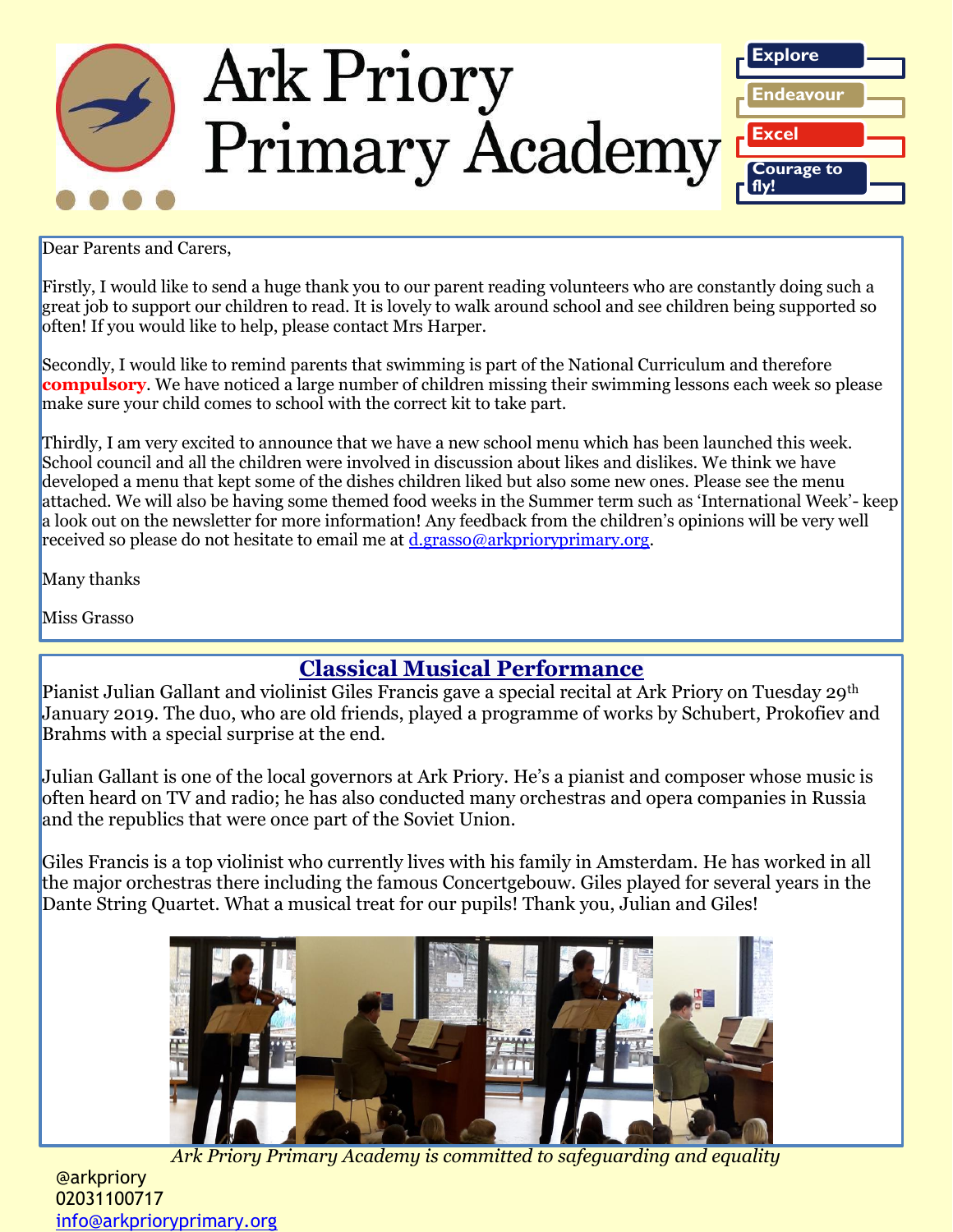| <b>Attendance</b><br>Our whole school attendance for                                         |   | <b>Stars and Authors of the Week</b><br>Well done to this week's Stars! Our Authors of the Week are in<br>green! (No Y3 as they are on a trip) |               |                                      |                  |                       |  |
|----------------------------------------------------------------------------------------------|---|------------------------------------------------------------------------------------------------------------------------------------------------|---------------|--------------------------------------|------------------|-----------------------|--|
| the week is:<br>97.5%                                                                        |   |                                                                                                                                                | Class         | Child's<br>Name                      | Class            | Child's Name          |  |
| <b>Class Attendance:</b><br>$\vert$ 1. Fleming 99%                                           | 5 |                                                                                                                                                | <b>MOZART</b> | <b>Alafia</b><br>Juno                | <b>MONET</b>     | Kamari                |  |
| 2. Brunel 98.4%<br>3. Pankhurst 98.1%                                                        | 4 |                                                                                                                                                | <b>CURIE</b>  | Kaila<br><b>Celine</b>               | <b>FLEMING</b>   | <b>Naya</b>           |  |
| Well done to Fleming class!<br>Let's see which class is the first<br>to gain 100 attendance! |   | <b>ARCHIMEDES</b>                                                                                                                              |               |                                      | <b>BRUNEL</b>    |                       |  |
|                                                                                              |   | <b>SHARMAN</b>                                                                                                                                 |               | Georgia                              | <b>ARMSTRONG</b> | Jan<br><b>Daniyal</b> |  |
|                                                                                              |   | <b>PANKHURST</b>                                                                                                                               |               | <b>Atarah</b><br><b>Gabriel</b><br>Y | <b>SEACOLE</b>   | <b>Sevgi</b>          |  |
| <b>Reception Visit to the Science</b>                                                        |   |                                                                                                                                                |               | PSHE News                            |                  |                       |  |

# Museum

This week Reception have been on their first big school trip to science museum! The day was filled with lots of exploration based on our topic of Space. Although there we lots of tired legs at the end a great day was had by all!



We have another very exciting week ahead of us as February 4th is *Safer Internet Day*. Please see the link below for activities and information for parents on how to keep children safe online.

[https://www.saferinternet.org.uk/safer-internet](https://www.saferinternet.org.uk/safer-internet-day/2018/sid2018-education-packs/education-pack-parents-and-carers)[day/2018/sid2018-education-packs/education](https://www.saferinternet.org.uk/safer-internet-day/2018/sid2018-education-packs/education-pack-parents-and-carers)[pack-parents-and-carers](https://www.saferinternet.org.uk/safer-internet-day/2018/sid2018-education-packs/education-pack-parents-and-carers)

The week of February 4th to February 10th is **National Children's Mental Health Week**. We have a week filled with fun workshops for the children to take part in. If you would like to find out more and get involved please see the link below[.https://www.childrensmentalhealthweek.org.](https://www.childrensmentalhealthweek.org.uk/parents-and-carers/) [uk/parents-and-carers/](https://www.childrensmentalhealthweek.org.uk/parents-and-carers/)



*Ark Priory Primary Academy is committed to safeguarding and equality* 

@arkpriory 02031100717 [info@arkprioryprimary.org](mailto:info@arkprioryprimary.org)